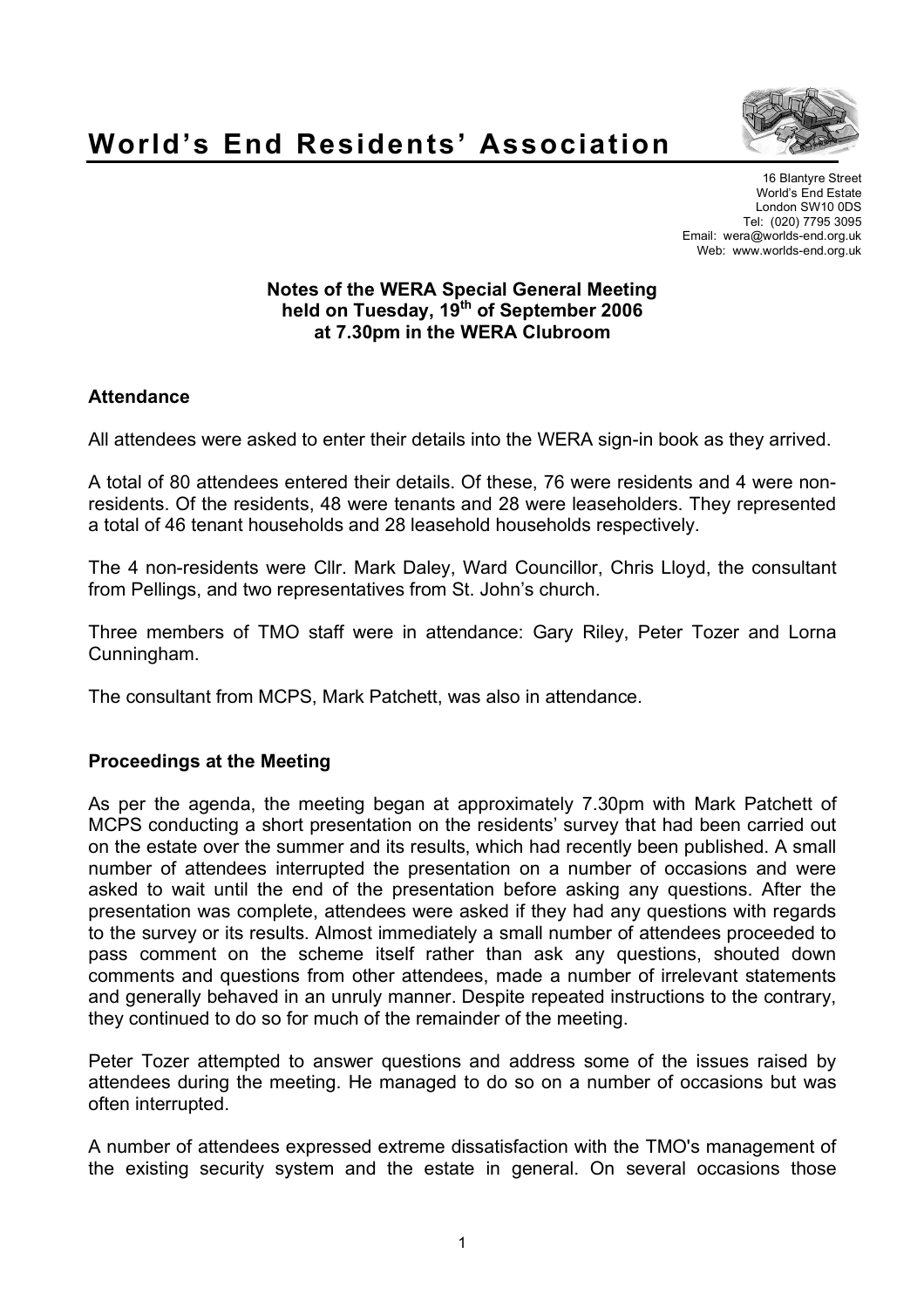attending brought up issues (not relevant to the security system proposals) which they felt had not been dealt with properly by the TMO.

The meeting closed at approximately 8.45pm.

### **Issues**

The following comments/issues/questions were noted:

- A resident claimed that the level of crime on the estate did not merit the "excessive" security system being proposed. The resident claimed that the Police had told her that the level of crime on the estate was extremely low. This claim was vociferously disputed by a number of other residents.
- A resident of the sheltered housing scheme described how his walkway suffered from continual and ongoing loitering by youths, often smoking marijuana outside his kitchen window. He was in favour of the zoning proposals.
- A resident described how youths loitered outside the children's home in Whistler Walk on a daily basis, causing noise nuisance and acting anti-socially.
- A resident claimed that his lease did not allow the scheme as proposed to proceed without variation and his clear consent and that he would not give it. He claimed he had previously advised a solicitor to formally notify the Council/TMO of that fact in writing and would do so again. The resident claimed that his previous actions had brought the scheme to a halt "four years ago".

*All the Leaseholders in attendance were repeatedly reminded and encouraged to respond in writing to the recently issued Section 20 notice and take the opportunity to bring any specific issues they might have with the proposals to the attention of the Council and TMO.*

*Tenants were also advised to write to the Council/TMO with any questions, issues or concerns they might have with the scheme.*

- A resident noted that the recent survey was flawed as it had not provided residents with a choice; they had simply been asked to "approve" the proposals but had not been provided with any alternatives to the proposals.
- A number of residents claimed not to have received the letter and leaflet describing the proposals or been interviewed for the survey.
- A resident noted that the current security system provided no real security and had been, and continued to be, a complete waste of money.
- A resident stated that they would not pay for any of the security works if the system, once installed, failed to function properly. In particular where this was clearly due to ineffective management and lack of enforcement action on the part of the TMO. The resident demanded that the TMO guarantee the effectiveness of the system being proposed, that it would be managed properly and that action would be taken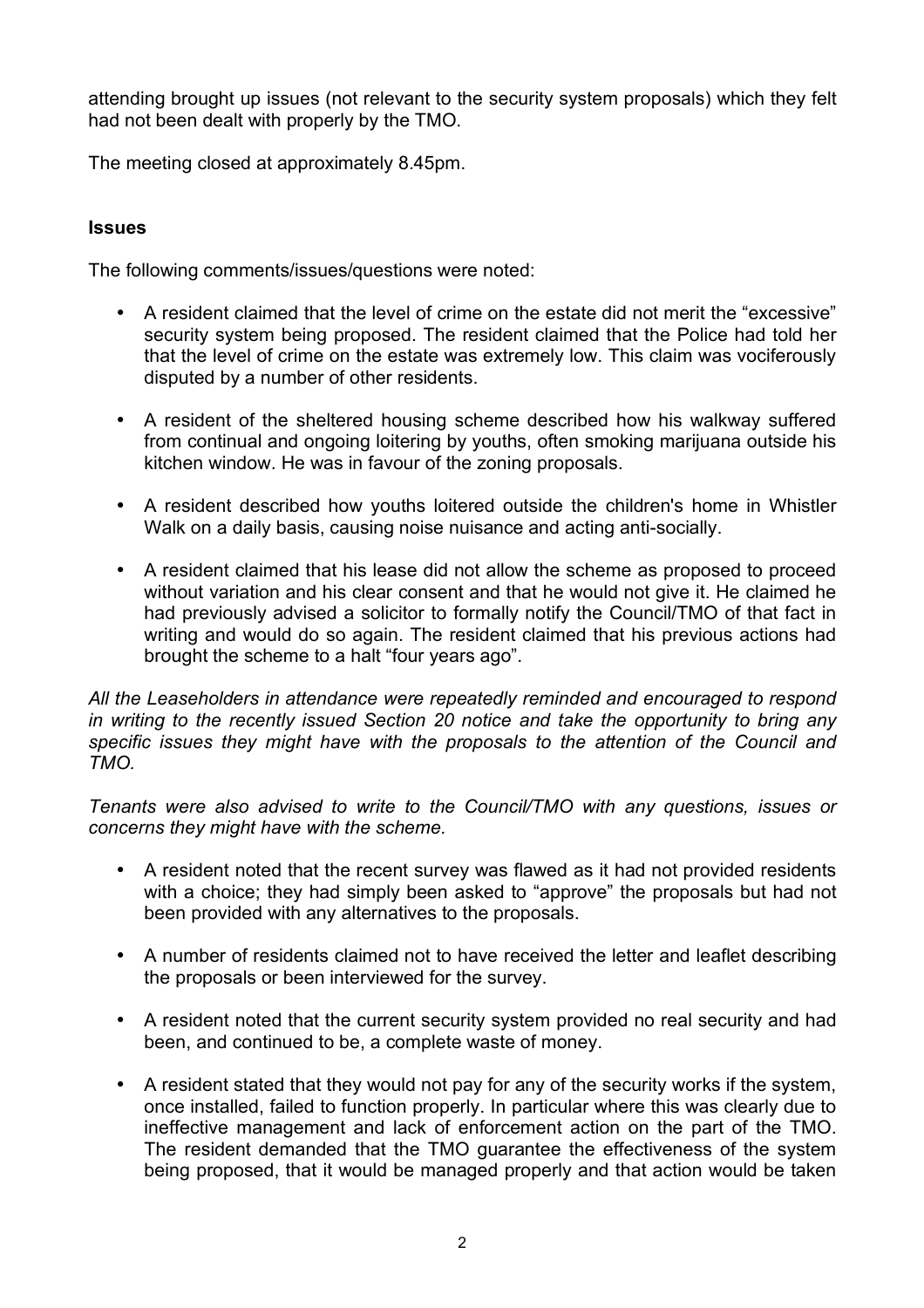against anyone vandalising or abusing the system. The TMO should describe in writing exactly how they proposed to manage the new security system.

- A resident queried the ongoing maintenance costs of the proposed system. They asked whether the maintenance costs of the new system would be significantly greater than those of the current system.
- A resident claimed that the proposed scheme infringed on his human rights as it effectively relocated the "front door" to his property without his consent.
- A resident explained why zoning was necessary: anyone who gained access to any part of the estate had access to all of it and his or her movements were not restricted in any way. This made it difficult for the Police, or anyone else, to take any action. The resident noted that despite this they did not yet know whether they supported the scheme or not as it was not at all clear that it would actually work.
- A resident noted that the railings intended to seal the gardens from the first floor walkways that opened out onto the garden were extremely unappealing and would make the place "look like a prison".
- A resident noted that the scheme did not address the problem of youths and other undesirables loitering in the tower stairwells.
- A resident queried whether the level of support for the scheme differed significantly between the residents living on the walkways and those living in the towers. He asked that the TMO investigate this question further.

*It was noted that it was possible to use the data from the recent survey to investigate, and possibly answer, this question.*

• A resident claimed that the doors that were installed on the walkways had the potential to "lock people in" either in the case of a power failure or malfunction.

*It was noted that all of the doors could be opened "from the inside" without a fob and that they failed "safe" (i.e. unlocked) in the case of a power failure.*

• A resident claimed that the doors that were installed on the walkways would cause access problems to the emergency services.

*It was noted that all of the doors were fitted with standard Fire Brigade locks, of the same design and functionality as those installed on the lifts and current security system.*

- A resident noted that the level of traffic through each of the seven towers was not evenly distributed and claimed that the TMO had failed to consult with the Lift Maintenance contractor with regards to the increased traffic levels that some towers/lifts would experience as result of the scheme.
- A resident claimed that his disabled neighbour living on Upper Blantyre Walk in close proximity to Chelsea Reach Tower would be greatly inconvenienced by having to enter and exit through Blantyre Tower; this could prove dangerous in an emergency situation.